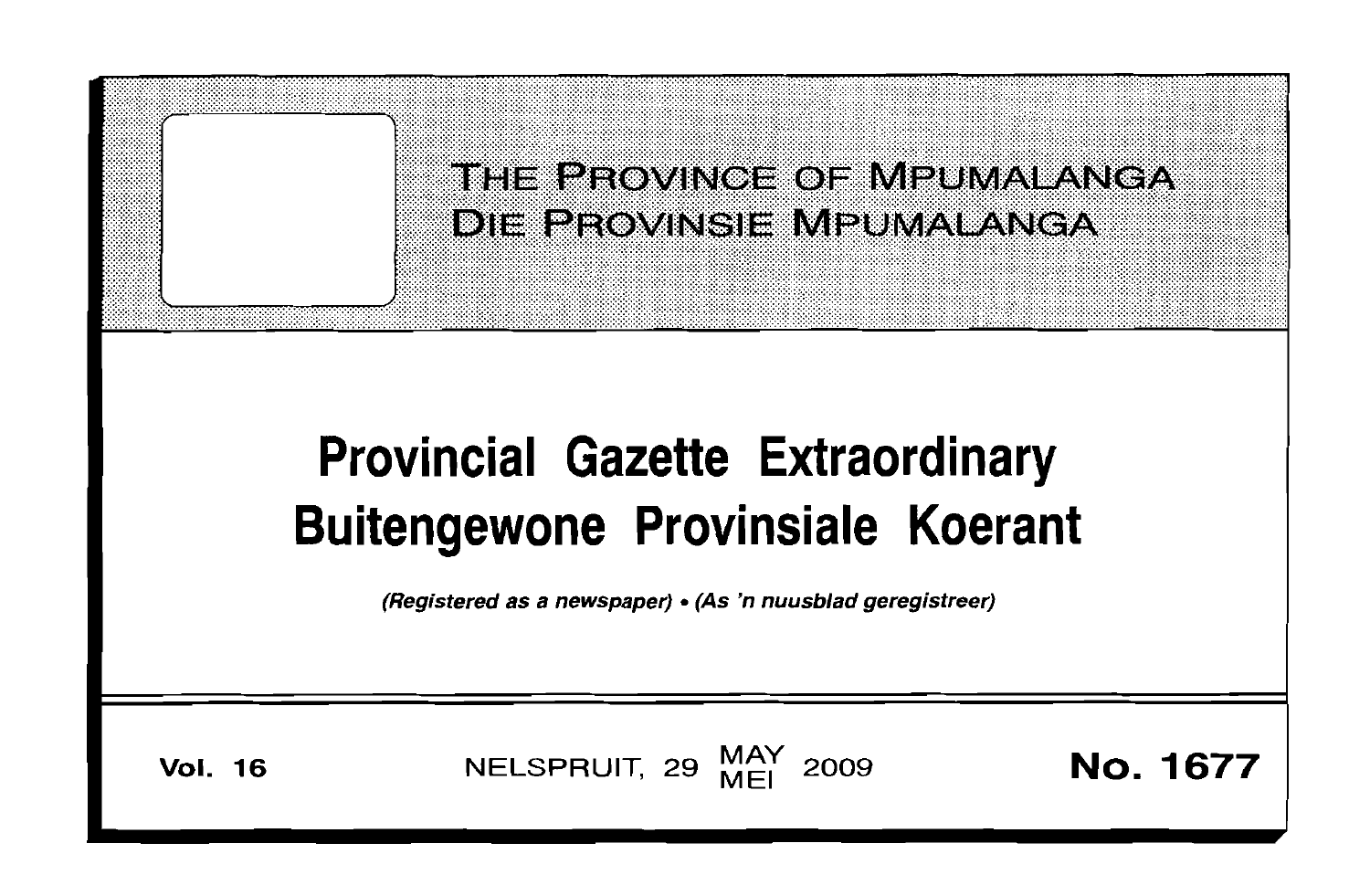|     | <b>CONTENTS · INHOUD</b> |             |   |                |
|-----|--------------------------|-------------|---|----------------|
| No. |                          | Page<br>No. |   | Gazette<br>No. |
|     | <b>GENERAL NOTICE</b>    |             |   |                |
|     |                          |             | 3 | 1677           |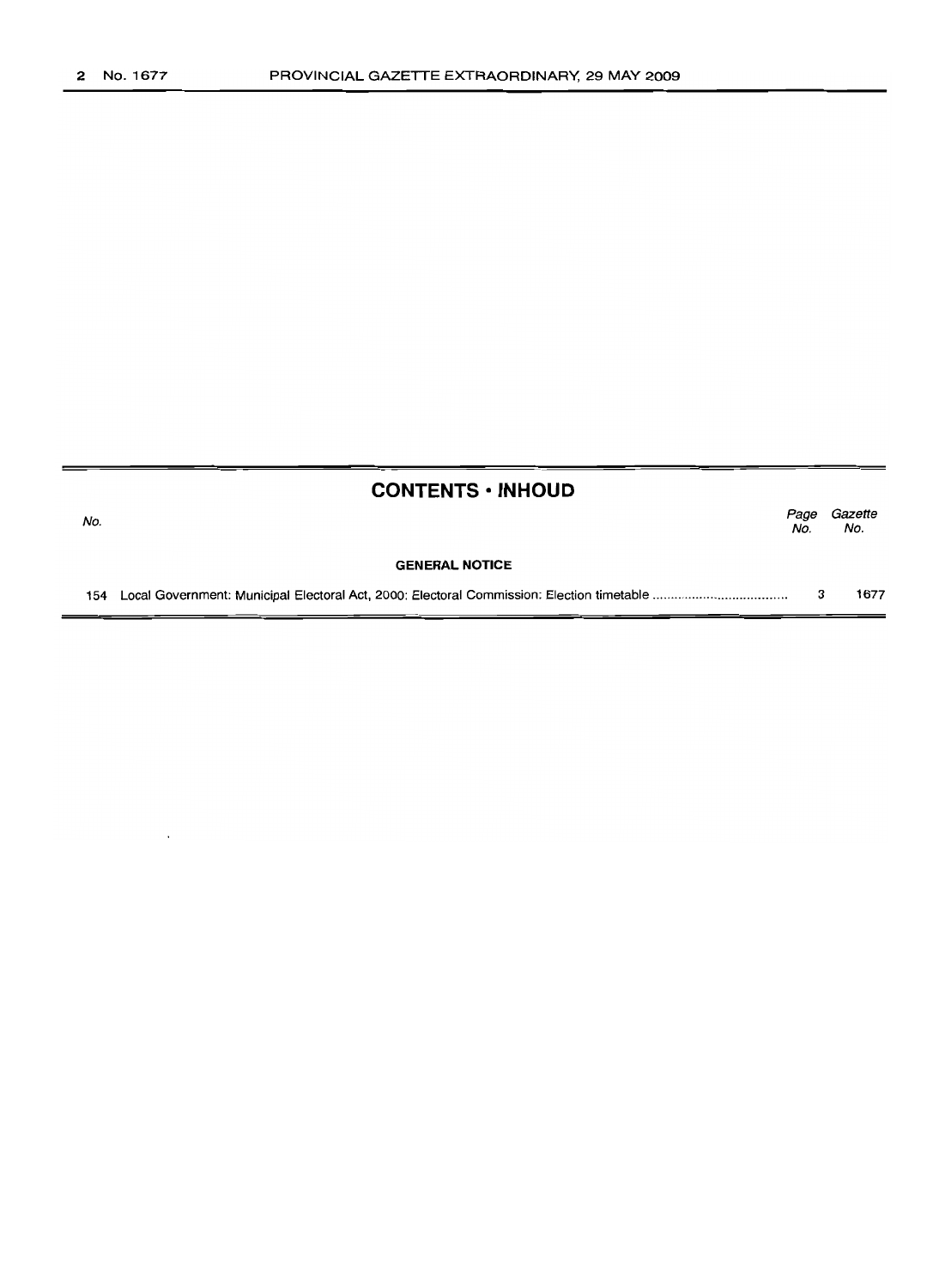# GENERAL NOTICE

#### NOTICE 1677 OF 2009

# ELECTORAL COMMISSION

## ELECTION TIMETABLE

The Electoral Commission hereby gives notice that it has in terms of section 11 of the Local Government: Municipal Electoral Act, 2000, compiled the election timetable set out below to apply to the municipal by-elections to be held on 24 June 2009 in respect of Ward 5 of the Dr JS Moroka [MP316] Municipality as proclaimed by Provincial Notice number 146 of 2009 as published in the Provincial Gazette No. 1672 of the Mpumalanga Province, dated 22 May 2009. A reference to "section" in this election timetable is a reference to that section in the Local Government: Municipal Electoral Act, 2000 (Act No. 27 of 2000).

## Cut-off time for act to be performed

1 An act required in terms of this Act to be performed by not later than a date in the election timetable must be performed before 17:00 on that date, unless otherwise specified.

#### Certification of the voters' roll

2 By 29 May 2009 the chief electoral officer must certify the segments of the voters' roll for the voting districts to be used in the by-elections in terms of section  $6(2)(a)$ .

#### Notice that lists of addresses of voting stations are available for inspection

3 By 29 May 2009 the chief electoral officer must give notice that copies of a list of voting stations and their addresses will be available for inspection at the office of the Commission's local representative in terms of section 19(5).

## Notice of route of mobile voting stations

4 If the Commission decides to use mobile voting stations in the byelections, the Commission must by 29 May 2009 give notice of the route, including the locations and estimated times of stopping of each mobile voting station in terms of section 22(1).